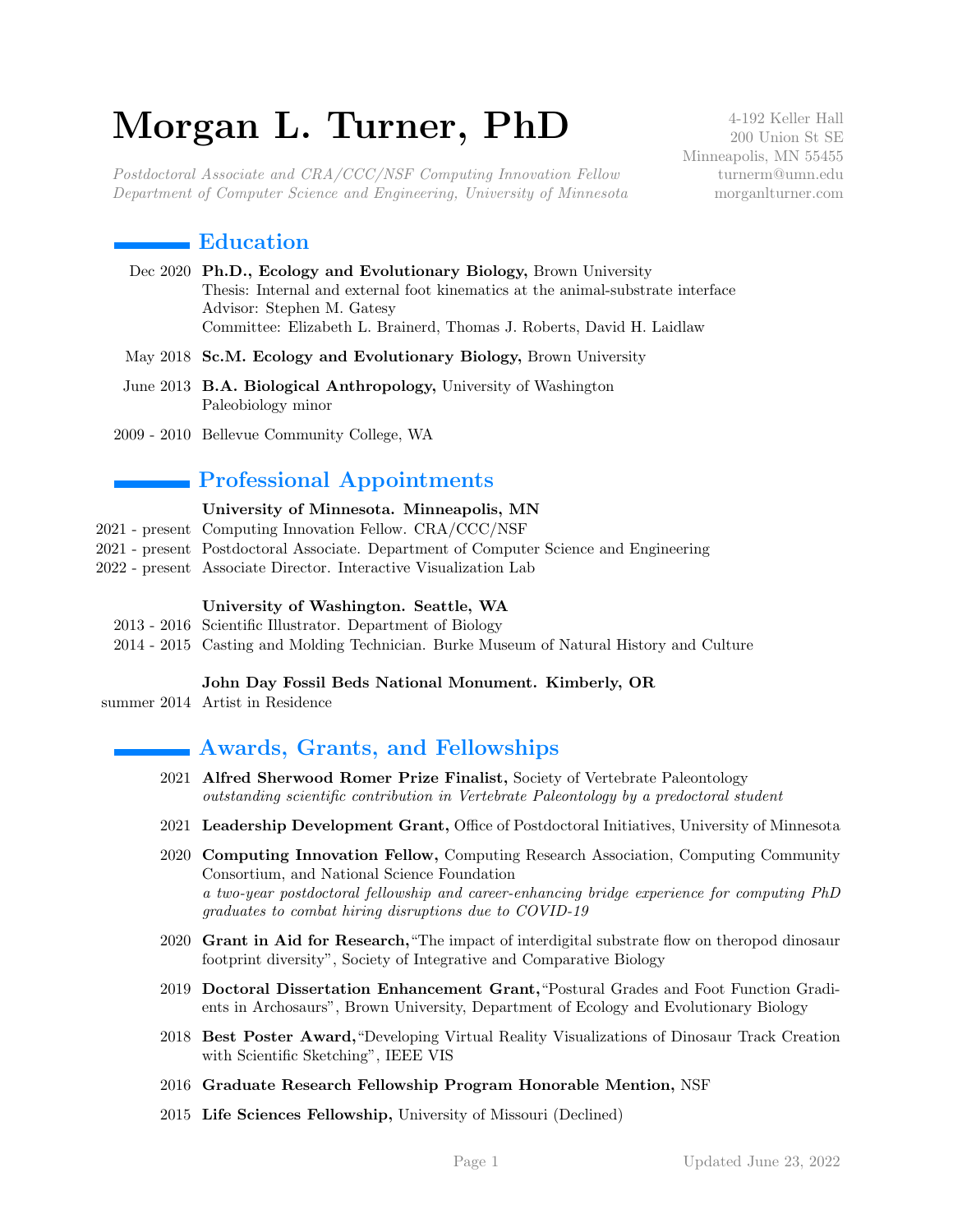# Peer-Reviewed Journal Publications

## Published

- 2022 Turner ML, Falkingham PL, and Gatesy SM. What is stance phase on deformable substrates? The Journal of Integrative and Comparative Biology.
- 2022 Gatesy SM, Manafzadeh AR, Bishop PJ, Turner ML, Kambic RE, Cuff AR, and Hutchinson JR. A proposed standard for quantifying 3-D hindlimb joint poses in living and extinct archosaurs. Journal of Anatomy 00:1–18.
- 2021 Cieri RL, Turner ML, Carney RM, Falkingham PL, Kirk AM, Wang T, Jensen B, Novotny J, Tveite J, Gatesy SM, Laidlaw DH, Kaplan H, Moorman AFM, Howell M, Engel B, Cruz C, Smith A, Gerichs W, Lian Y, Schultz JT, and Farmer C. Virtual and Augmented Reality: new tools for visualizing, analyzing, and communicating complex morphology. Journal of Morphology 282(12):1785-1800.
- 2021 Turner ML and Gatesy SM. Alligators employ intermetatarsal reconfiguration to modulate plantigrade ground contact. The Journal of Experimental Biology. 224(11):jeb242240.
- 2020 Falkingham PL, Turner ML, and Gatesy SM. Constructing and testing hypotheses of dinosaur foot motions from fossil tracks using digitization and simulation. Palaeontology 63(6):865-880.
- 2020 Turner ML, Falkingham PL, and Gatesy SM. It's in the loop: shared subsurface foot kinematics in birds and other dinosaurs shed light on a new dimension of fossil track diversity. Biology Letters. 16:20200309.
- 2020 Tsai HP, Turner ML, Manafzadeh AR, and Gatesy SM. Contrast-enhanced XROMM reveals in vivo soft tissue interactions in the hip of Alligator mississippiensis. Journal of Anatomy 236(2):288-304.
- 2019 Novotny J, Tveite J, Turner ML, Gatesy SM, Drury F, Falkingham P, and Laidlaw DH. Developing Virtual Reality Visualizations for Unsteady Flow Analysis of Dinosaur Track Formation using Scientific Sketching. IEEE Transactions on Visualization and Computer Graphics. 25(5):2145-2154.
- 2018 Farlow JO, Robinson NJ, Turner ML, Black J, and Gatesy SM. Footfall Pattern of a Bottom-Walking Crocodile (Crocodylus acutus). Palaios 33(9):406-413.
- 2017 Turner ML and Sidor CA Pathology in a Permian Parareptile: Congenital Malformation of Sacral Vertebrae. Journal of Zoology 304(1):13-20.
- 2015 Turner ML, Tsuji LA, Ide O, and Sidor CA. The vertebrate fauna of the Upper Permian of Niger—IX. The appendicular skeleton of Bunostegos akokanensis (Parareptilia: Pareiasauria). Journal of Vertebrate Paleontology 35:e994746.

For links to articles, see <https://morganlturner.com/publications/>

# Presentations

## Invited Symposia

- May 2022 Turner ML. How Did Dinosaurs Walk? Networking and Information Technology Research and Development (NITRD; nitrd.gov) 30th Anniversary Symposium.
- Jan 2022 Falkingham PL, Turner ML, Gatesy SM. Walking, swimming, and everything in between: Guineafowl limb kinematics on firm, soft, and semi-liquid substrates. Society for Integrative and Comparative Biology. Evolutionary conservation and diversity in a key vertebrate behavior: "walking" as a model system.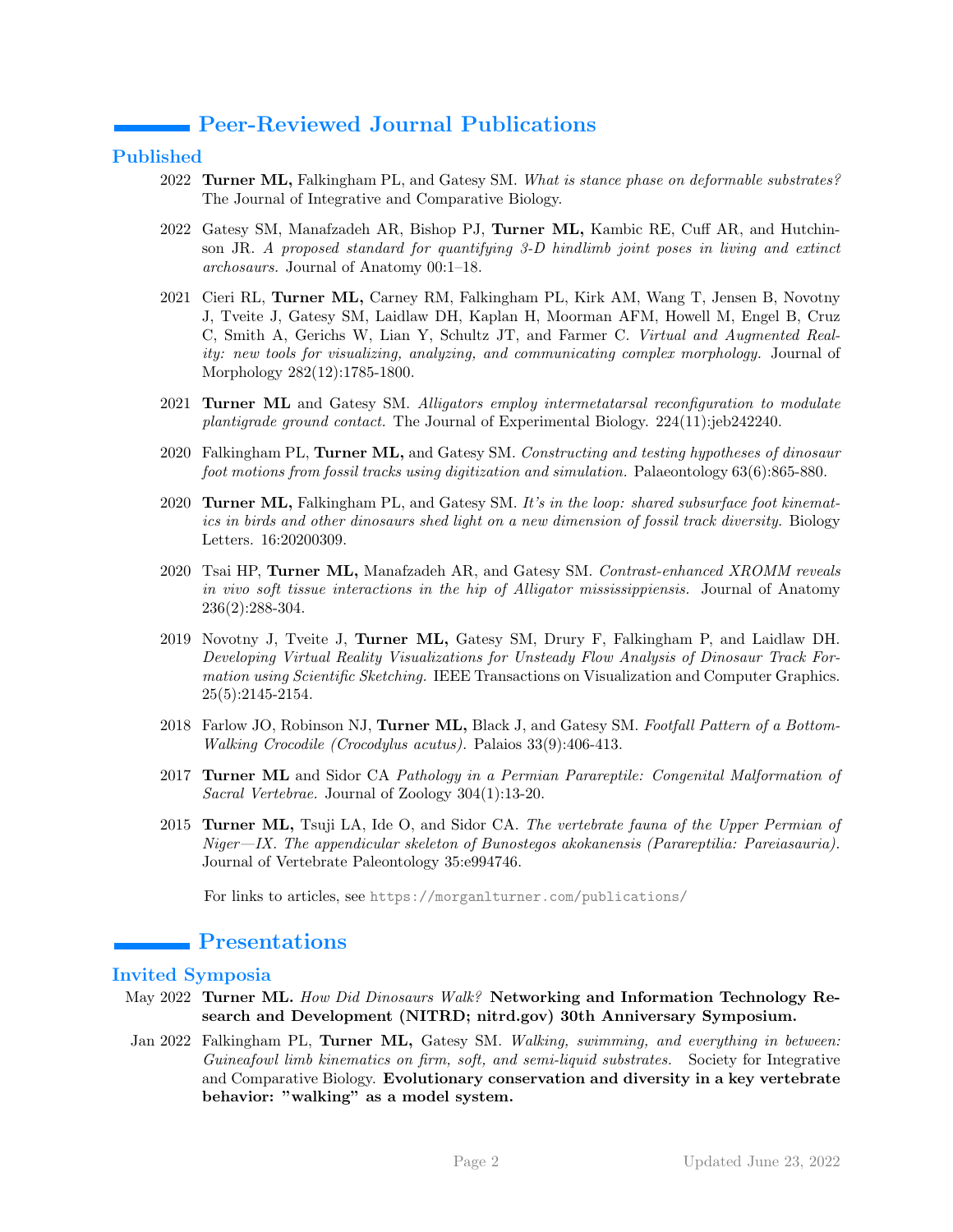- July 2019 Turner ML, Novotny J, Falkingham PL, Laidlaw DH, Gatesy SM. Where does footprint morphology come from? Developing virtual reality visualizations for exploring dinosaur track formation. International Congress of Vertebrate Morphology. VirtMorph - Using Virtual Reality to Visualize and Analyze Vertebrate Morphology.
- Oct 2018 Turner ML, Falkingham PL, Gatesy SM. Where does footprint morphology come from? Integrating 3D methods for exploring dinosaur track formation. Society of Vertebrate Paleontology. Building a Phenomic Universe: Collection, Management, and Applications of Digital Morphological Data.

## Invited Seminars

- Mar 2022 Ecology and Evolutionary Biology, Behavior Group, University of Minnesota, MN
- Feb 2022 Minnesota Robotics Institute, MN
- June 2021 Bell Museum of Natural History, Endotherm Group, MN
- July 2020 Beneski Museum of Natural History and Culture, MA
- Nov 2019 Burke Museum of Natural History and Culture, WA
- Oct 2019 CCV-Con, Center for Computation and Visualization, Brown University, RI
- Feb 2019 Ecology and Evolutionary Ecology Brown Bag Seminar, Brown University , RI
- Sept 2018 Ecology and Evolutionary Ecology Brown Bag Seminar, Brown University, RI
- Jan 2018 Initiative to Maximize Student Development, Brown University, RI
- April 2017 Scientific Visualization Group, Department of Computer Science, Brown University, RI
- Feb 2016 Ecology and Evolutionary Ecology Brown Bag Seminar, Brown University, RI

## Panels

- April 2022 Work-life balance and time management, University of Massachusetts Amherst, MA
- June 2021 Careers in Biomechanics, International Women in Biomechanics
- July 2019 Summit for Women in STEM, Wheaton College, MA

## **Workshops**

- Jan 2021 present Bi-weekly skill-building workshop series for the Interactive Visualization Lab.
	- Aug 2021 Motion and Animation: Unity for the Interactive Visualization Lab Workshop series.
		- July 2019 Virtual Morphology (VirtMorph) symposium, at the International Congress of Vertebrate Morphology conference, Prague, Czechia.

#### Invited and Contributed Conference Presentations

undergraduate mentee

- 2021 Turner ML. Inside the "Black Box" of the Crurotarsal Ankle and Insights into the Pedal Origins of Locomotor Diversity in Archosaurs. Society of Vertebrate Paleontology Annual Meeting [virtual]. Alfred Sherwood Romer Prize Finalist.
- 2021 † Deibert C, Turner ML, and Keefe DF. An exploratory visualization tool for linking 2D and 3D biomechanical motion data. REU Virtual Poster Symposium [virtual].
- 2021 Turner ML, and Gatesy SM. Intermetatarsal mobility in the American alligator. Society of Integrative and Comparative Biology Annual Meeting [virtual].
- 2021 Capano JG, Kaczmarek EB, Lomax JJ, Turner ML, Brainerd EL, and Ryerson WG. Reticulated pythons roll their hemimandibles and splay their quadrates to engulf enormous prey. Society of Integrative and Comparative Biology Annual Meeting [virtual].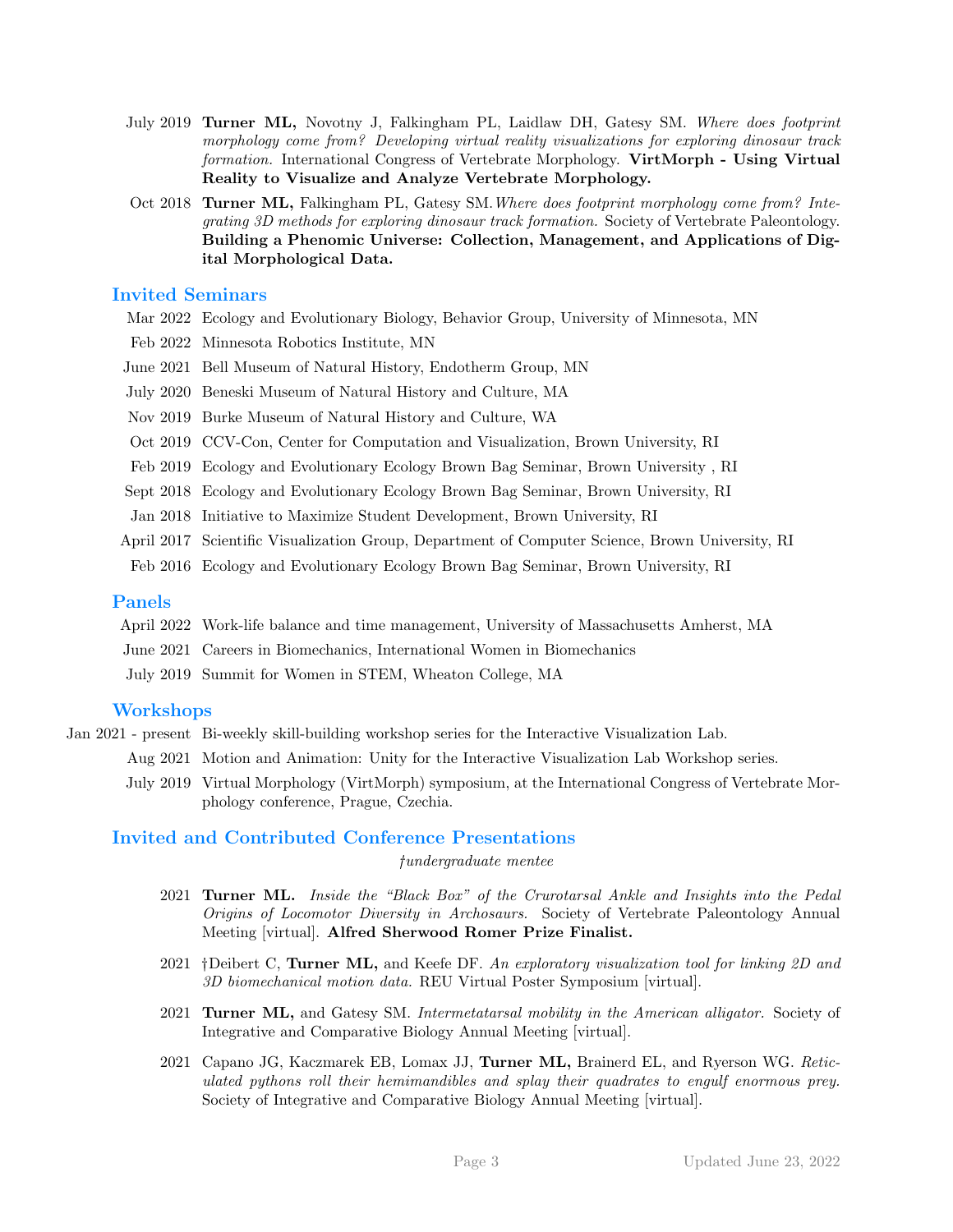- 2020 Turner ML and Gatesy SM. Intermetatarsal mobility and grades of foot contact in the American alligator: building a new perspective on archosaurian foot evolution. Society of Vertebrate Paleontology Annual Meeting [virtual].
- 2020 Gatesy SM and **Turner ML.** Dinosaurs in disquise: substrate flow accounts for unusual Early Jurassic tracks. Society of Vertebrate Paleontology Annual Meeting [virtual].
- 2020 Turner ML and Gatesy SM. Looking inside the sole: intermetatarsal mobility in the American alligator. Society of Integrative and Comparative Biology Annual Meeting.
- 2019 Capano JG, Brainerd EL, Turner ML, Ryerson WG. Cranial Kinesis During Prey Ingestion in the Reticulated Python. Northeastern Regional Meeting of the Society of Integrative and Comparative Biology Division of Vertebrate Morphology and Comparative Biomechanics.
- 2019 Falkingham PL, Turner ML, Gatesy SM. Generating and Testing Hypotheses of Dinosaur Foot Motions Using 3D-Digitized Tracks and Large-Scale Granular Simulations. International Congress of Vertebrate Morphology.
- 2018 Novotny J, Tveite JJ, Turner ML, Gatesy SM, Falkingham PL, Laidlaw, DH. Developing a Virtual Reality Application for Unsteady Flow Analysis in Dinosaur Track Creation. IEEE VIS. Best Poster Award.
- 2018 Tsai HP, Turner ML, Manafzadeh AR, Gatesy SM. Contrast-enhanced XROMM reveals in vivo soft tissue interaction in the hip of Alligator mississippiensis: implications for pseudosuchia. Society of Vertebrate Paleontology Annual Meeting.
- 2018 Farlow JO, Robinson NJ, Turner ML, Black J, Gatesy SM. Footfall Pattern of a Bottom-Walking Crocodile (Crocodylus acutus). Society of Vertebrate Paleontology Annual Meeting.
- 2018 Turner ML, Gatesy SM. Intra-foot kinematics of the American alligator. Northeastern Regional Meeting of the Society of Integrative and Comparative Biology Division of Vertebrate Morphology and Comparative Biomechanics.
- 2018 Turner ML, Falkingham PL, Gatesy SM. Avian subsurface foot kinematics on deformable substrates. Society for Integrative and Comparative Biology Annual Meeting.
- 2018 Gatesy SM, Turner ML, Falkingham, PL. CT Imaging of Dinosaur Footprints: Hidden Topography and the Origin of Track Diversity. Society for Integrative and Comparative Biology Annual Meeting.
- 2018 Napoli JG, Tsai HP, Turner ML, Manafzadeh AR, Gatesy SM. In- and Ex-Vivo Analysis of the Kinematics and Function of the Tendon of Sutton in Alligator mississippiensis. Society for Integrative and Comparative Biology Annual Meeting.
- 2018 Tsai HP, Turner ML, Manafzadeh AR, Gatesy SM. Significance of hip kinematics for interpreting articular soft tissue function in Alligator mississippiensis. Society for Integrative and Comparative Biology Annual Meeting.
- 2017 Turner ML, Falkingham PL, Gatesy SM. Sub-Surface Foot-Trajectories and Fossil Dinosaur Tracks. Last Days of Pangea Triassic-Jurassic Research Symposium.
- 2017 Tsai HP, Turner ML, Manafzadeh AR, Gatesy SM. Significance of hip kinematics for interpreting articular soft tissue function in Alligator mississippiensis: evolutionary and biomechanical implications for Saurischia. Last Days of Pangea Triassic-Jurassic Research Symposium.
- 2016 Turner ML, Falkingham PL, Gatesy SM. The morphology of motion in sub-surface foot trajectories and fossil dinosaur tracks. Northeastern Regional Meeting of the Society of Integrative and Comparative Biology Division of Vertebrate Morphology and Comparative Biomechanics.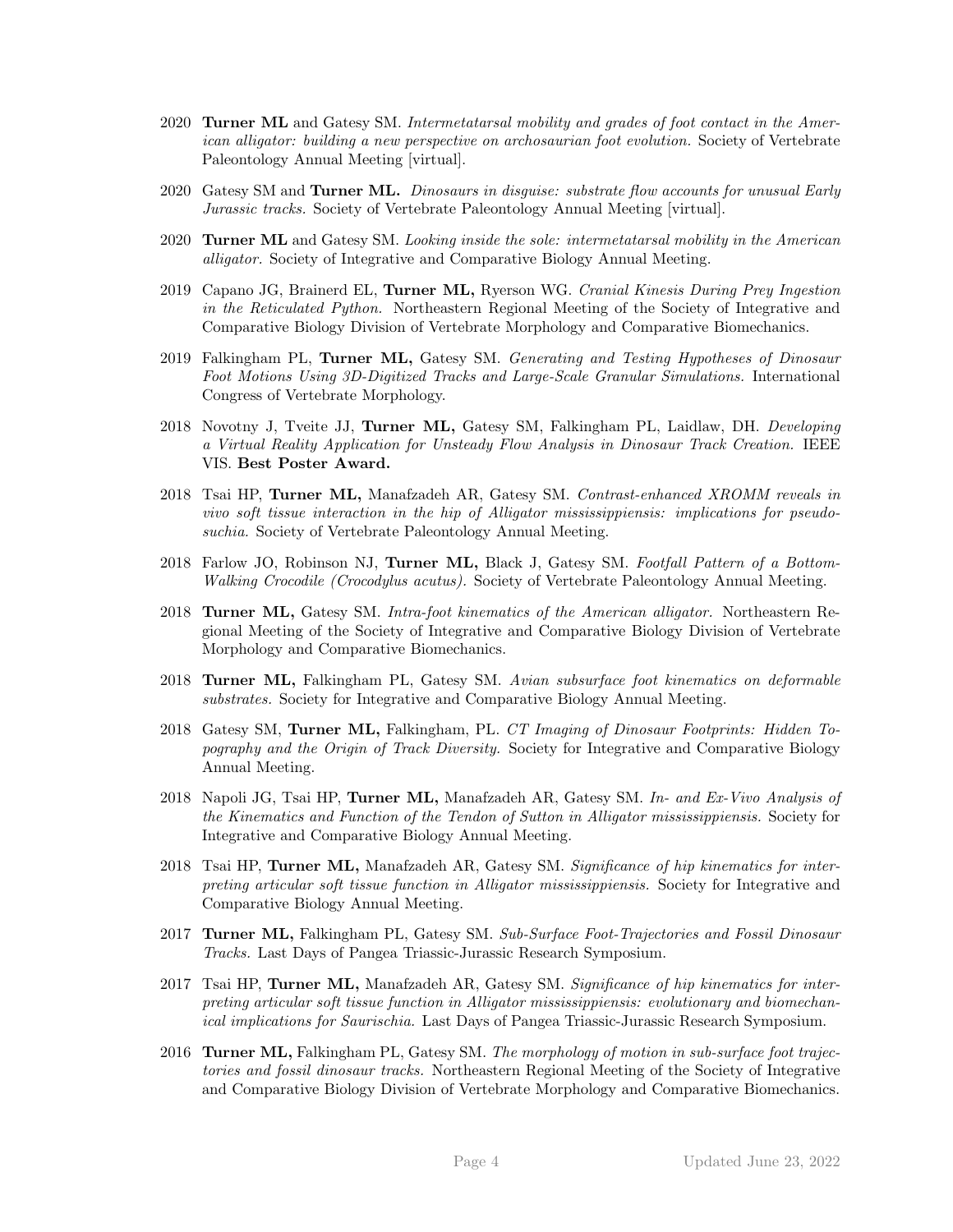- 2016 Tsai HP, Turner ML, Manafzadeh AR, Gatesy SM. Hip joint kinematics of Alligator mississippiensis: Significance of articular soft tissues for interpreting hind limb function. Northeastern Regional Meeting of the Society of Integrative and Comparative Biology Division of Vertebrate Morphology and Comparative Biomechanics.
- 2016 Turner ML, Falkingham PL, Gatesy SM. The morphology of motion in sub-surface foot trajectories and fossil dinosaur tracks. Society of Vertebrate Paleontology Annual Meeting.
- 2016 Turner ML, Falkingham PL, Gatesy SM. The morphology of motion: sub-surface foot trajectories and fossil tracks. Society of Vertebrate Paleontology Annual Meeting.
- 2015 Turner ML, Sidor CA, Tsuji LA. Removing assumptions of anatomical orientation from cladistic characters: an example from pareiasaurs. Society of Vertebrate Paleontology Annual Meeting.
- 2014 Turner ML, Tsuji LA, Sidor CA. Evidence for the earliest evolution of a fully parasagittal quadruped. Society of Vertebrate Paleontology Annual Meeting.
- 2013 Turner ML, Tsuji LA, Sidor CA. The Ontogeny of the Scapulocoracoid of the Pareiasaur Bunostegos akokanensis (Amniota: Parareptilia) from the Permian of Niger. Undergraduate Research Symposium, University of Washington.

# ■ Teaching

## Teaching Development Training and Certificates

- 2022 Postdoctoral Leadership Development Certificate, University of Minnesota.
- 2021 Python Data Wrangling Boot Camp, Colombia University.
- 2020 Course Design Certificate, Sheridan Center for Teaching and Learning, Brown University.
- 2017 Reflective Teaching Certificate, Sheridan Center for Teaching and Learning, Brown University.
- 2013 Natural Science Illustration Certificate, University of Washington.
- 2009, 2012 Forensic Art for Fine Artists; Drawing from Observation, Gage Academy of Art.

## University of Minnesota

#### Visualization (CSCI5609)

S22 Guest Lecturer and Science Contributor. Provided scientific visualization problem and data for student final projects, focusing on techniques to address domain user needs in exploring multidimensional time-varying alligator foot skeletal animations. Engaged in student project critiques at sketch and implementation phases.

## Warren Alpert Medical School of Brown University

#### Human Anatomy  $I + II$  (BIOL3644 + BIOL3655)

- F18, S19 Special Projects TA. Organized and led teaching staff meetings; documented course progress and evaluation; developed post-dissection formative assessments which integrated course objectives, lecture material, and key lab concepts.
- F17, S18 TA. Lectured on lower limb anatomy and function as well as on the abdomen, co-led review sessions on extremities and the abdomen, taught via extensive hands-on cadaver dissections and integration with imaging, prepared prosections, prepared and graded evaluations.
- F16, S17 TA. Taught via extensive hands-on cadaver dissections and integration with imaging, prepared prosections, prepared and graded evaluations.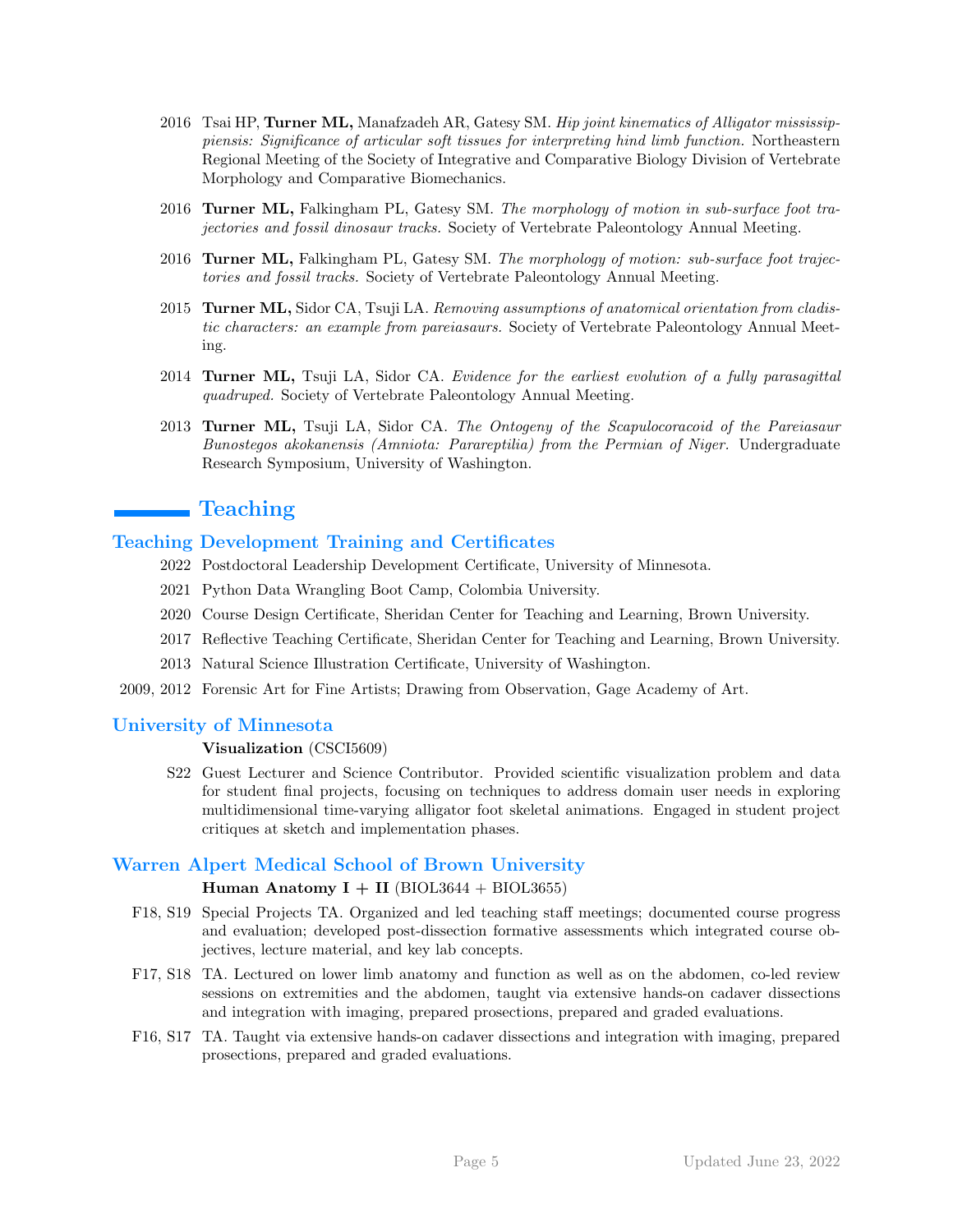# Brown University + Rhode Island School of Design

## Virtual Reality Design for Science (CSCI1370 / ILLUS3340)

F15, F17 Guest Lecturer and Science Contributor. Provided scientific visualization problem and data for student projects, lectured on scientific visualization needs in domain area of foot kinematics and dinosaur footprint formation, created and led a 2-week long assignment, attended and engaged in student project critiques at sketch, mock-up, and implementation phases. Collaborations formed in this course resulted in two peer-reviewed publications (numbers 4 and 9 in Publications).

# University of Washington

## Evolution of Mammals and their Ancestors (BIOL 443)

S14 Peer TA. Assisted in preparation, teaching, and evaluation of labs focused on anatomy and evolutionary relationships of skeletal and fossil specimens.

## Comparative Anatomy of Vertebrates (BIOL 453)

F13 Peer TA. Assisted in preparation, teaching, and evaluation of labs focused on hands-on cadaver dissection of lamprey, dogfish sharks, and cats.

# **Advising**

- fall 2021 Kevin Bradt. University of Minnesota. Project: linked 2D-3D biomechanics visualizations
- summer 2021 Rea Yoh. Brown University. Project: Bat wing interossei.
- summer 2021 Cheyenne Deibert. Vanderbilt University. Project: linked 2D-3D biomechanics visualizations.
	- 2018 2019 Eli Mitnik. Brown University. Project: track indenter experiments and analysis in R.

# **Service**

# Organized Conference Panels

Oct 2021 Chair of panel on "Navigating Interdisciplinary Careers in Visualization", at IEEE VIS.

# **Reviewing**

ACM Conference on Human Factors in Computing Systems (CHI) 2021.

Anatomical Record.

Bulletin of the Peabody Museum of Natural History.

Frontiers in Zoology.

IEEE Visualization Conference (VIS) 2021. 2022.

Integrative and Organismal Biology.

Journal of Anatomy.

Zoological Journal of the Linnean Society.

## Departmental and Institutional Service

- 2022 Diversity, Equity, and Inclusivity Liaison, Postdoctoral Association, University of Minnesota.
- 2022 Diversity Community of Practice Member, Office for Equity and Diversity, Univ. of Minnesota.
- 2021 Inclusiveness, Diversity, Equity, and Advocacy Committee Member, Department of Computer Science and Engineering, University of Minnesota.
- 2018 2020 Vice President, Ecology and Evolutionary Biology Grad Student Association, Brown University. 2017 Graduate Student Council Representative, Brown University.
- 2009 2012 Volunteer Fossil Preparator, Burke Museum of Natural History and Culture, WA.